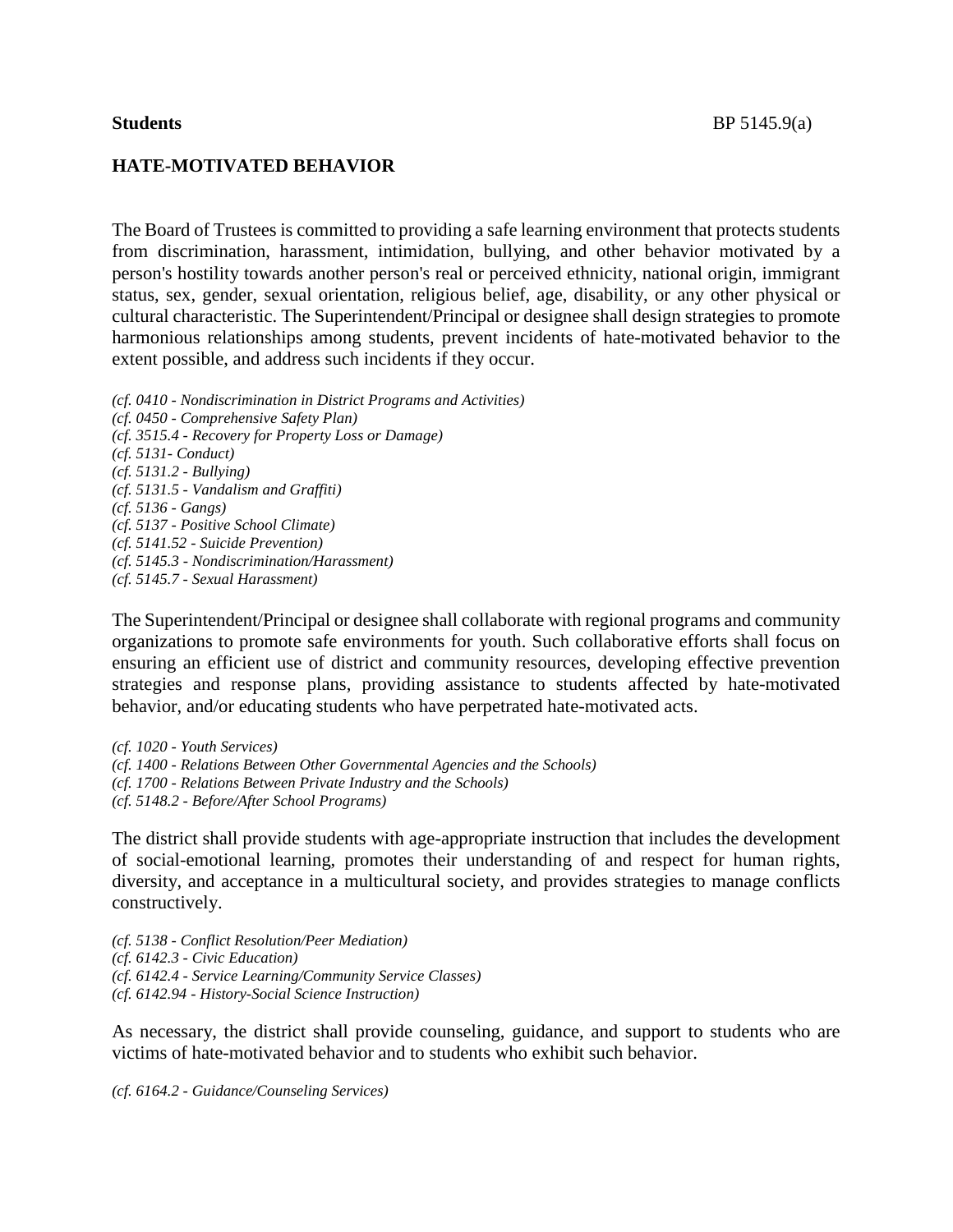# **HATE-MOTIVATED BEHAVIOR** (continued)

The Superintendent/Principal or designee shall ensure that the rules prohibiting hate-motivated behavior and procedures for reporting a hate-motivated incident are provided to students and parents/guardians.

The Superintendent/Principal or designee shall provide staff with training on recognizing and preventing hate-motivated behavior and on effectively enforcing rules for appropriate student conduct.

*(cf. 4131 - Staff Development) (cf. 4231 - Staff Development) (cf. 4331 - Staff Development)*

## **Complaint Process**

A student or parent/guardian who believes the student is a victim of hate-motivated behavior is strongly encouraged to report the incident to a teacher, the principal, or other staff member.

Any staff member who is notified that hate-motivated behavior has occurred, observes such behavior, or otherwise becomes aware of an incident shall immediately contact the principal or the compliance officer responsible for coordinating the district's response to complaints and complying with state and federal civil rights laws. As appropriate, he/she shall also contact law enforcement.

*(cf. 3515.3 - District Police/Security Department) (cf. 5145.11 - Questioning and Apprehension by Law Enforcement)*

Any complaint of hate-motivated behavior shall be investigated and, if determined to be discriminatory, shall be resolved in accordance with law and the district's uniform complaint procedures specified in AR 1312.3 - Uniform Complaint Procedures. If, during the investigation, it is determined that a complaint is about nondiscriminatory behavior, the principal or designee shall inform the complainant and shall take all necessary actions to resolve the complaint.

*(cf. 1312.1 - Complaints Concerning District Employees) (cf. 1312.3 - Uniform Complaint Procedures) (cf. 5144 - Discipline) (cf. 5144.1 - Suspension and Expulsion/Due Process) (cf. 5144.2 - Suspension and Expulsion/Due Process (Students with Disabilities))*

*Legal Reference: (see next page)*